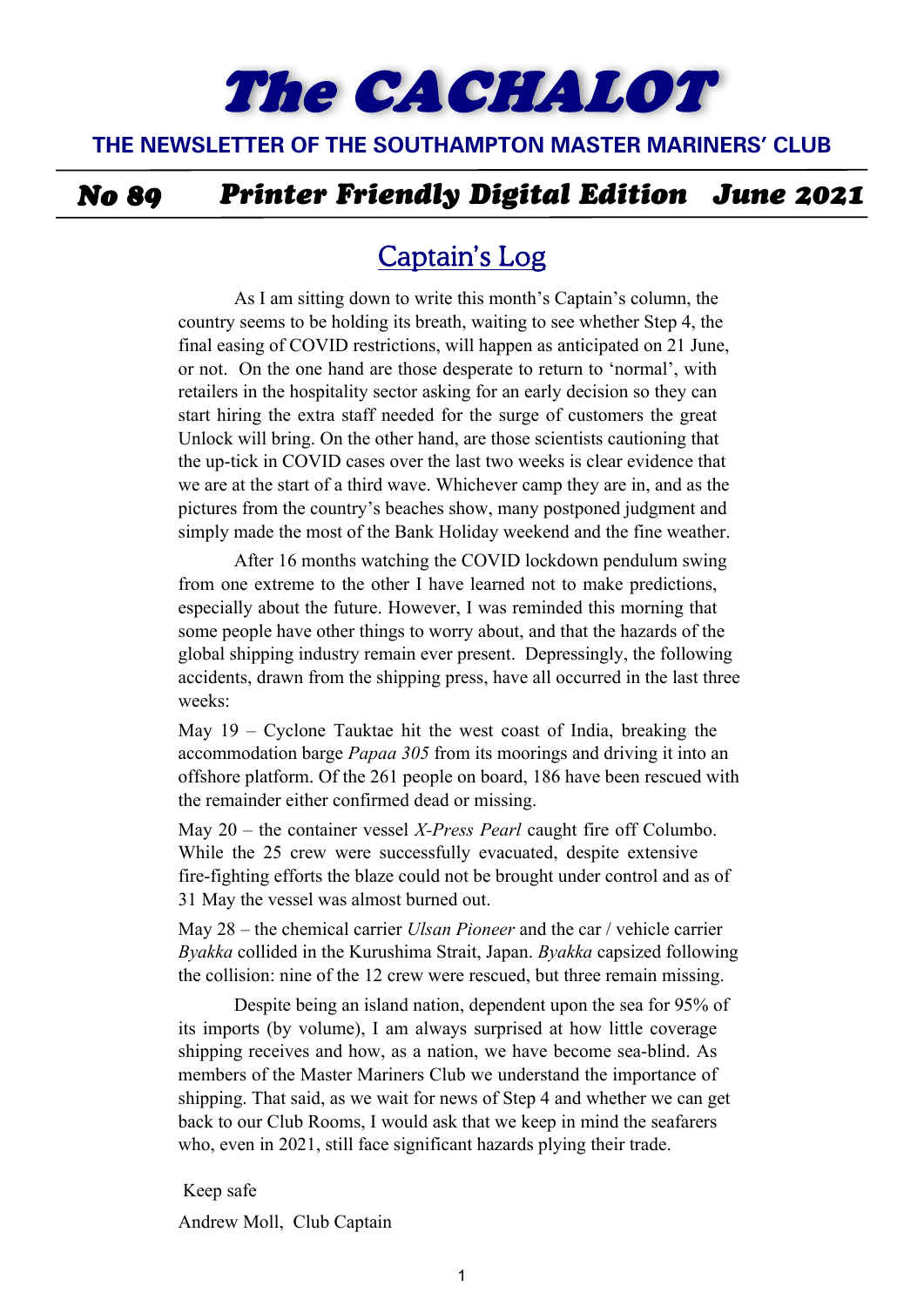# Plans to return to the RBL Club Room

At the present time, the government intends to remove all restrictions from social gatherings with effect from Monday 21<sup>st</sup> June 2021. It is therefore hoped we will be able to resume use of the Club room from the latter end of that week.

The first use will be for a meeting of the management committee, for those who are able and wish to attend, on Thursday 24<sup>th</sup> June at 1115. Provision will be made for a Zoom option as well.

### **It is hoped to have our first social gathering of those members who wish to attend the club room the following day, Friday 25th June.**

I have spoken with the Archie, RBL Secretary. The RBL will be undertaking a deep clean of the whole club, including our room.

I have also spoken with Liz, our bar-lady and made her day by providing news of our return.

Although it is the intent that all restrictions will be removed from 21st June, I consider it will remain prudent to adopt a careful strategy for our return, at least for the first four weeks to gain confidence.

As a guide I intend that our protocol will include the following:

RBL will be completing a deep clean of the room prior to our return,

 Liquid sanitizer will be provided by RBL and available at the main door and at the entrance to our club room for use by all, Members proceed directly from entrance to our club room,

Some windows will be open to enhance air circulation,

Members may wear a facemask if they wish to,

Option for bar person (Liz) to wear mask,

Limited access to the office area for Club Officers only until Archie and ourselves are comfortable in members doing so.

Normal arrangements for use of toilet facilities will be available,

Take account of any additional measures HMG may provide.

### 

# **Boatsteerers' Locker**

The changes in weather between April and May, last year and this just show what a diverse and wonderful place 'Old Blighty' is to live. With good timing for the current rain I laid weed and feed on the lawns on Friday so no doubt the mower will be pressed into full service once the sun comes out again in the following week.

Thanks to some doubtful dithering and decisions by our Dear Leader in relation to a 'variant of concern', it seems there may be a possibility of amendment to our aspirations of a return to the club room in June. I had hoped to issue an update on how we intend to manage the return to the club room on Friday 25th June but I will wait for further announcements and will update all members once we know for sure what is allowed. *(But see above)*

The *250 Club* draw continues to be made by our independent Office Administrator Richard and his wife Jill at their home with a live phone call for Zoom attendees to listen to at our Friday Zoom gathering. The draw results for April and May are included in this edition of the Digital Cachalot.

The next draw was made at midday during the Zoom gathering on Friday 28th May with the next draw being made on Friday 25th June, hopefully at the club room, if not then by Zoom again on the same day at midday.

**Sea Pie Supper 2022** – Following discussion and negotiation with SaintsEvents, we have concluded a contract for the Sea Pie Supper, to be held at St. Mary's Stadium on **Friday 4th February 2022**.

At current costings we intend to keep the ticket prices at 2020 levels (£53 members, £65 guests). Tickets will go on sale in mid-November and information will be available on the Cachalots website and through the digital Cachalot.

We provided an update to corporate groups who have joined us in the past and we have been pleased with the positive responses of support in returning to the Sea Pie Supper in 2022.

I hope June comes with some 'flaming' warmth for you all rather than the rain and winds we have experienced through May.

In the meantime, keep well.

Robin

Captain Robin Plumley MBE Boatsteerer boatsteerer@cachalots.org.uk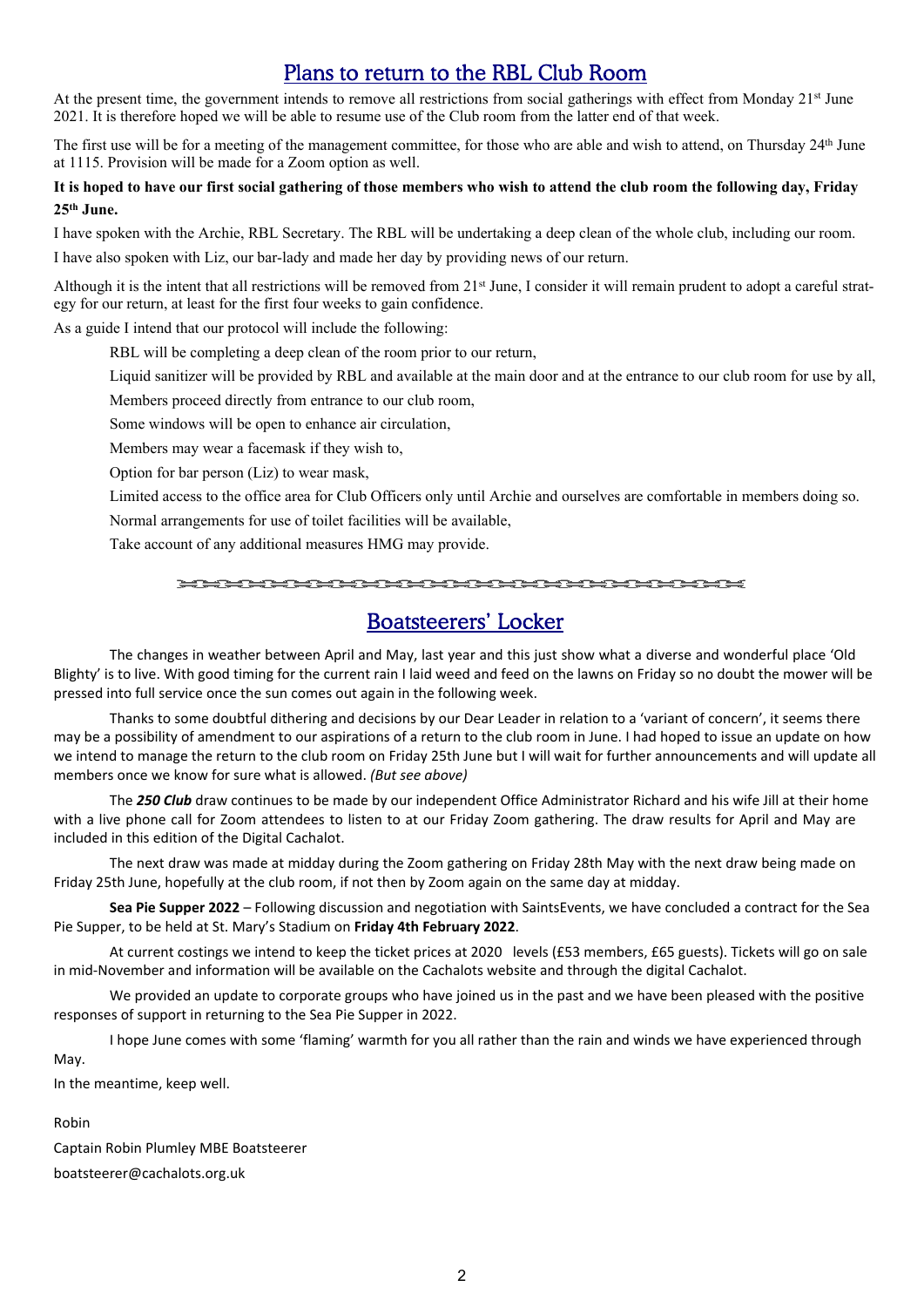# Letters to the Editor

### **It's not a war**

In Cachalot 88, May 2021 there was an article by Michael Grey about prudence and caution these days being overtaken by management demands for speed and profit. His third paragraph discussed the fact that years ago masters were expected by their managements to show that prudence and caution in the passage and operation of their vessels, and would not question his decisions in that regard. This reminded me of an interesting incident when I was second mate on a general cargo ship.

It was in October 1968 that we arrived in Montreal with a cargo of bulk sugar from Mauritius. We already had a further charter to load grain in Quebec for the UK, so it was vital that as each hold was empty it was washed out and, in the cold temperature at the time, to dry the holds out with industrial fan heaters, which took some time. Because of this the grain charterers asked the master to do the passage down to Quebec without ballasting the deep tank to avoid loss of time loading the grain.

The master was not happy with this request, but did not wish to be obstructive to the charterers. He therefore discussed this with the Chief Officer and myself, and after finding that the weather forecast was calm we jointly agreed to do it so long as the charterers provided two tugs to escort us on the passage, which they were happy to do, and the passage went without incident.

On arrival in the UK we all went on leave and all three of us re-joined for the next voyage. During a social discussion one day the master recounted to us that when he went for the routine end of voyage briefing at head office he was asked about this decision. He explained the situation, and the management reaction was that safety remained the paramount consideration and if this arose again to ballast the deep tank and if the charterer didn't like it to refer him to them and they would sort him out.

It was occasions like this that made us all realise what a good company we worked for.

Barry Peck

oomaan

### **A cry for help**

Will you be so kind as to publish the attached photograph in *The Cachalot* together with a request to Members as to whether they recognise this Cap Badge and hence the name of the Shipping Company for which it formed part of their livery?

As opposed to the Cross of Lorraine, a feature of the Free French Navy in World War 11, I believe this to be a Christian Cross which serves as an emblem for the Office of the Pope in ecclesiastical heraldry..........but I do not know of a Pope with a Shipping Company !!

With very many thanks

Stuart

Captain S J Lawrence MBE RD\* RNR



*It certainly looks like a Papal Cross and perhaps the crossed canons indicate a military affiliation…..Ed*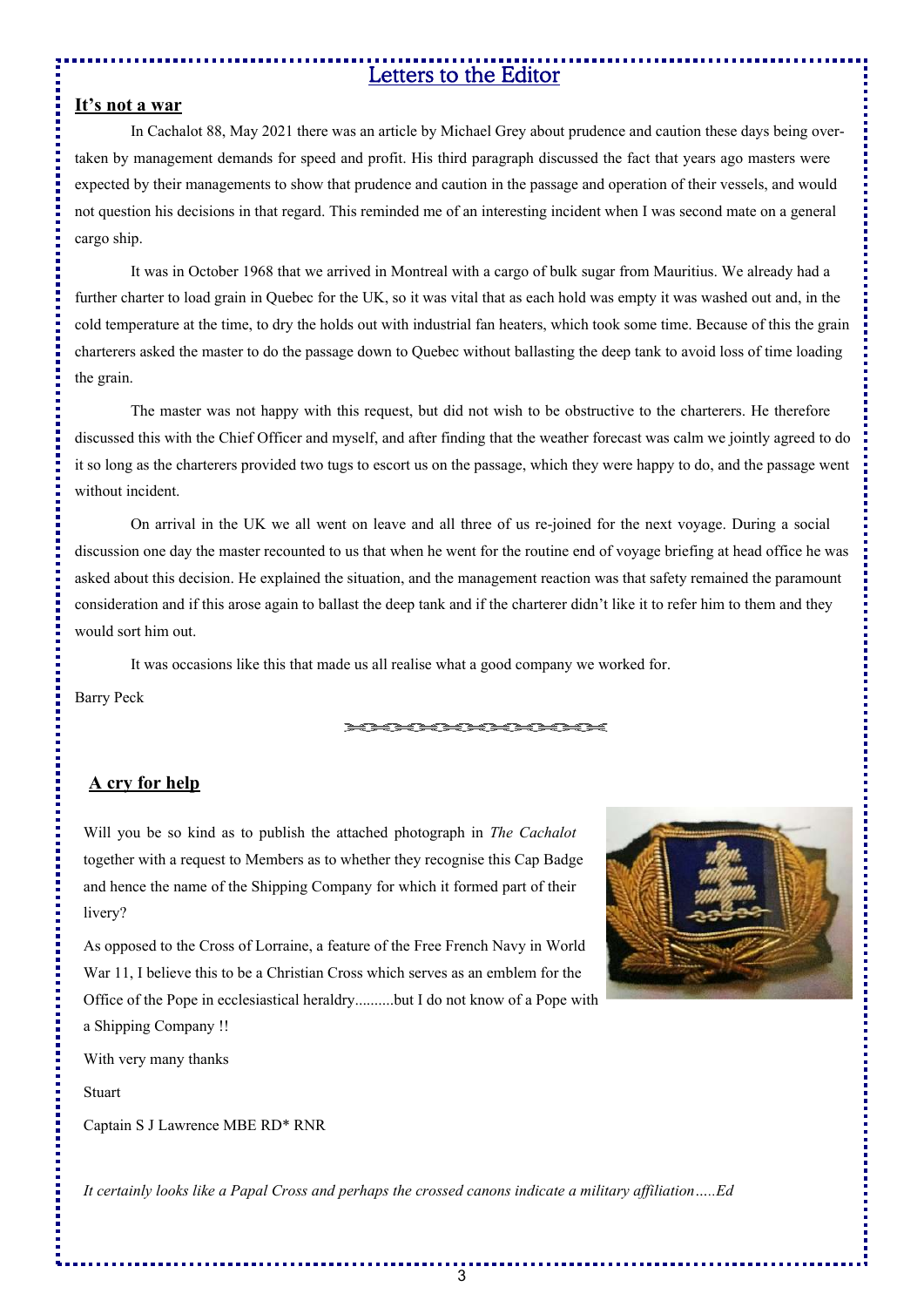### **Seatrade Maritime Opinion and Analysis May 2021**

As negotiations continue between the Suez Canal administration and the various parties which represent the owners of the giant containership *Ever Given*, the ship and her cargo continue to broil in the growing summer heat of the waterway. While the amount demanded by the waterway authority has been reduced by about one third, indicating some movement, it might be suggested that there is some distance to go, and one must hope that the crew of the arrested vessel don't end up as the newest members of the Great Bitter Lakes' Association. This it may be recalled is the society formed by the crews of the ships which spent many years in that location, when the canal was closed in the 1970s.

Nobody ought to be too judgemental in the absence of any coherent report of what caused the chartered Evergreen ship to run into the bank and cause mayhem to the smooth working of global logistics. But the action of detaining the ship against the payment of what was a staggering sum, will not have made the SCA many friends. This is, after all, a major customer of the waterway, responsible for a respectable slice of its income and this is arguably not the sort of action a customer ought to expect from its service provider, if custom is to be retained.

A large ship blocking the waterway in a length of the canal that has not been "double-tracked" is surely not an altogether unforeseen accident. And if indeed it was the weather – a combination of sandstorm and fierce gusts that blew the ship ashore, it is not unreasonable to suggest that the operational management of the waterway should have mitigated the risks, by postponing transits for large and vulnerable ships, or by requiring tugs to be used to aid steering. It is notable that other waterways, such as the St.Lawrence Seaway, will routinely require ships to tie up in dangerous cross-wind conditions.

The canal authorities have been at pains to point out that the master of a ship retains full responsibility for its conduct throughout the transit, the pilots merely supplying advice But in an exceedingly dynamic situation where the pilots are directly giving helm and engine movements on a second by second basis, it is facile to suggest that there is no shared responsibility. This is difficult and demanding ship-handling, requiring judgement and experience and not unreasonable to expect that the pilots will be suitably qualified.

But in the handling of big ships in demanding conditions, accidents occasionally happen and it is a time for being reasonable, not taking action that will make matters worse. There is a perfectly good international mechanism that would have seen the ship released, subsequent to any arguments about damages and liability. As it remains, there is the best part of a billion dollars' worth of cargo which is not getting to its destination and probably deteriorating. The consignees of all those container contents are customers too.

You struggle to discover precedents that have ended up in such a fashion. Accidents on the busy Kiel Canal are not unusual, but do not usually end up with ships being arrested, even after locks have been damaged. There was one memorable incident many years ago on the St.Lawrence Seaway, when a Manchester Liner's ship failed to stop and rammed a lock gate causing the waterway to be shut for an extended period. It was caused by a tiny bolt in the controllable pitch propeller controls shearing at the crucial moment, which you could hardly blame on the master. And while the maximum amount of inconvenience was caused to all those ships unable to use the waterway, insurers paid for the dock damage, not loss of income from tolls, or consequential losses by other frustrated customers. Everyone knew that when big ships move about in confined spaces, occasionally stuff happens.

**Published with the kind permission of the editor of Seatrade-Maritime<www.seatrade-maritime.com> and the author, Cachalot Michael Grey.** *rjmgrey@dircon.co.uk*

# **New Member**

**Simon John Parker** is a Southampton Pilot who started his marine career on coasters and sailed as master on coasters, self-dischargers and pure car carriers. He is a qualified Class 1 Master Unlimited.

He spent seven years as a marine pilot in Great Yarmouth before moving to Southampton where he is currently 2nd Class, having now completed two years of the typically 4 to 5 year training programme.

I

Before moving to Southampton he was much involve with Karate and working towards blue belt but unfortunately the opportunity to take it back up has so far been stalled by Covid. His other hobby is snooker and pool and he has played premier league pool for some years.

He joins the Club to hopefully spend some time with like minded professionals.

i

Î

i

i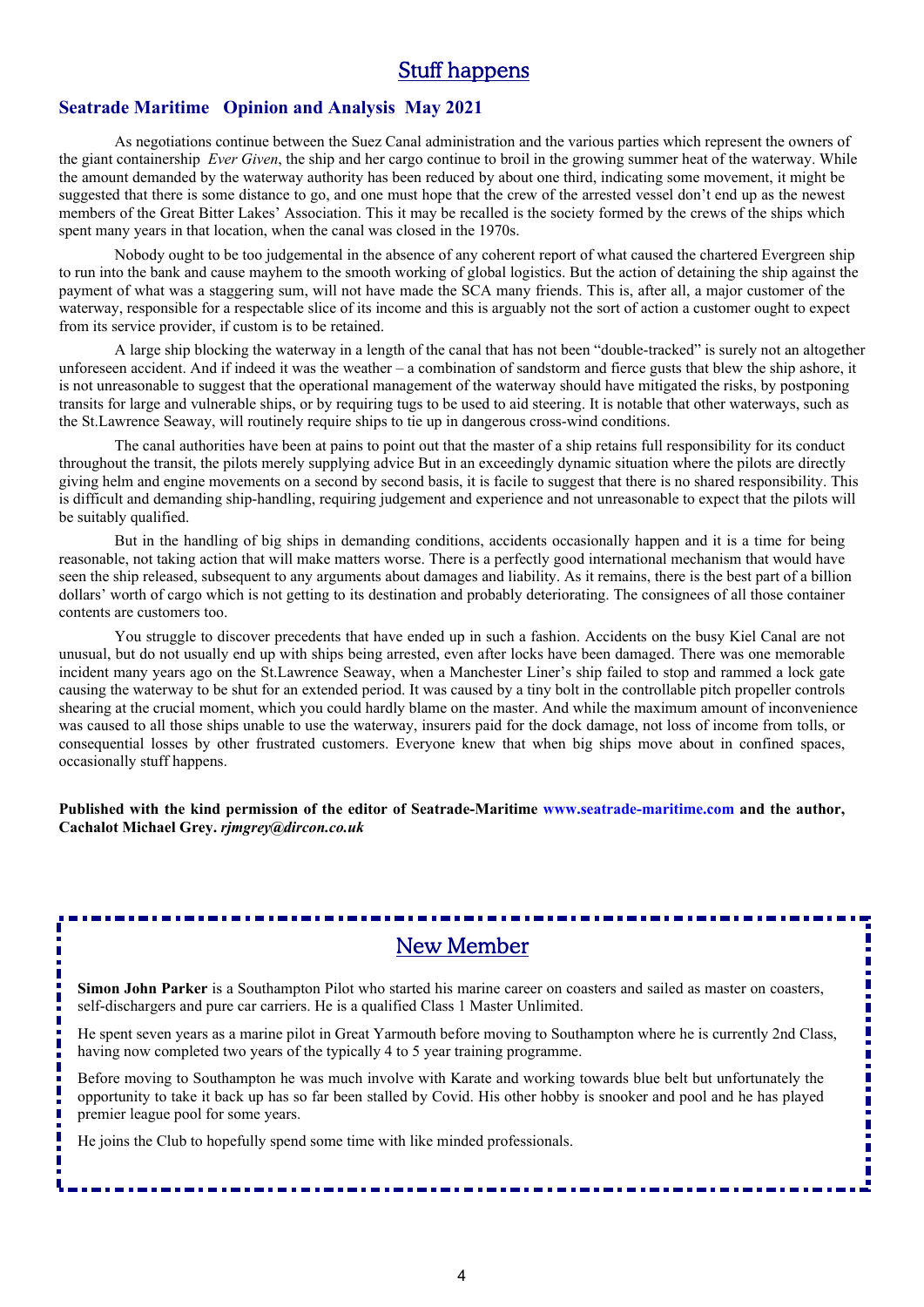# **Travels with AH**

### *Cachalot Colin Crimp has written a book on his and his partner Jill Fitzpatricks' travels through North America over 11 summers to 2019.*

### *Here is the Foreword*

My daughter, Josephine, is a librarian and it's all her fault.

I only call her Josephine when she's clearly guilty of something, normally it's just Josie. Well, why would you forsake a perfectly reasonable library in Croydon to work in the boondocks of Central Mexico?

And spend a year working for nothing?

*Well actually, Dad, there's a big orphanage in a place called Miacatien and there's no proper library for 500 children and they really need one so I've started learning Spanish and then I'm going.*

Faced with such an ultimatum, you don't argue with Josie.

I promised to go there at some point and visit her.

Mind you, Andy has to take some of the blame. If he hadn't married Debbie from Texas then he wouldn't now be living in the town of Midlothian, near Dallas. And it wouldn't have gradually dawned on me that Texas is right next to Mexico.

�

I'd always fancied the idea of a road trip, but my naive and over-romantic brain hadn't really thought it through – if someone had offered me an old Chevy pick-up truck with a double mattress thrown in the back I would probably have bought it.

I'd already asked Jilly to come with me on the trip (so maybe the pick-up and mattress idea was never going to fly) and research had seemed to indicate that Mexico might be a somewhat lawless place at times. We therefore began to discuss self-defence and how easy it would be to buy a firearm in any Walmart store in Texas. But the argument that *'carrying a firearm invites someone to shoot at you'* carried the day and our attention turned to procuring a baseball bat instead. No, that's a bit too *American.* We needed something a bit more, well, *English*. And so it was that, in 2009, we arrived in Texas carrying a well-oiled cricket bat – and a well-polished cricket ball to go with it.

What we hadn't accounted for was the intervention of the Swine 'Flu virus. Before long, the US/Mexico border was virtually closed. The Mexican part of the plan had to be shelved - 'to be achieved by other means.' This road trip would be North of the Border and not Down Mexico Way. Now, all we needed was a vehicle in which to do it. And it had to be cheap.

### �

After scouring all the nearby motorhome dealers and then the small-ads in the local Midlothian paper there were, it seemed, only two motorhomes for sale which were sufficiently old and, therefore, sufficiently cheap.

One was a private sale, an old Chevy (well, there you are then), 1988, with 98,000 miles on it. The other was from a dealer, an old Ford, 1996, with 30,000 miles on it. My resident *voice of reason* pointed out that the Chevy had only 'lap-type' seat belts which would therefore have to be changed. In addition, she pointed out that the choice between a vehicle 21 years old with 98,000 on the clock and one 13 years old with only 30,000 on the clock is a 'no-brainer' unless you're a complete idiot.

The final negotiations for the purchase of the Ford began the next day. They were interesting. It was clearly a trade-in to be got rid of quickly as it was bringing down the tone of the establishment that had a showroom full of very large, very shiny, mega-expensive bus-sized motorhomes. The salesman was extremely tall, tanned and very Texan, complete with Stetson hat, drooping moustache, a pony-tail (in a hair-net!) and some very fancy tooling on his high-heeled cowboy boots. And he was dripping with gold – a heavy gold watch on a gold bracelet on his left wrist, a matching heavy gold bracelet on the right wrist, huge gold rings on every finger of both hands and enough gold chains and medallions round the neck to make even 'Mr T' go pale with jealousy.

In addition to all this – he was rude, untruthful and a complete arsehole.

As we drove away Jilly said "We've done it now. What shall we call it?" "We could name it after the salesman," I said, not really thinking it through. Again.

"You mean arsehole?"

And thus, **AH** was born.

What began in 2009 as a 2½-month trip in this old motorhome at the end of which we would just sell and go home – job done – rapidly became a way of life that was simply too good to stop. One summer eventually became every single summer for 11 years. We sent an email home every now and then, just to let folks know how and where we were. Inevitably, these began to describe the amazing places we found and people we met and, with a bit of editing here and there, they became this manuscript. Each individual chapter can be taken as a separate story and, as such, read in isolation. If we have visited a place more than once, sometimes by intent but more often than not as a total surprise (like being completely lost or having a senior

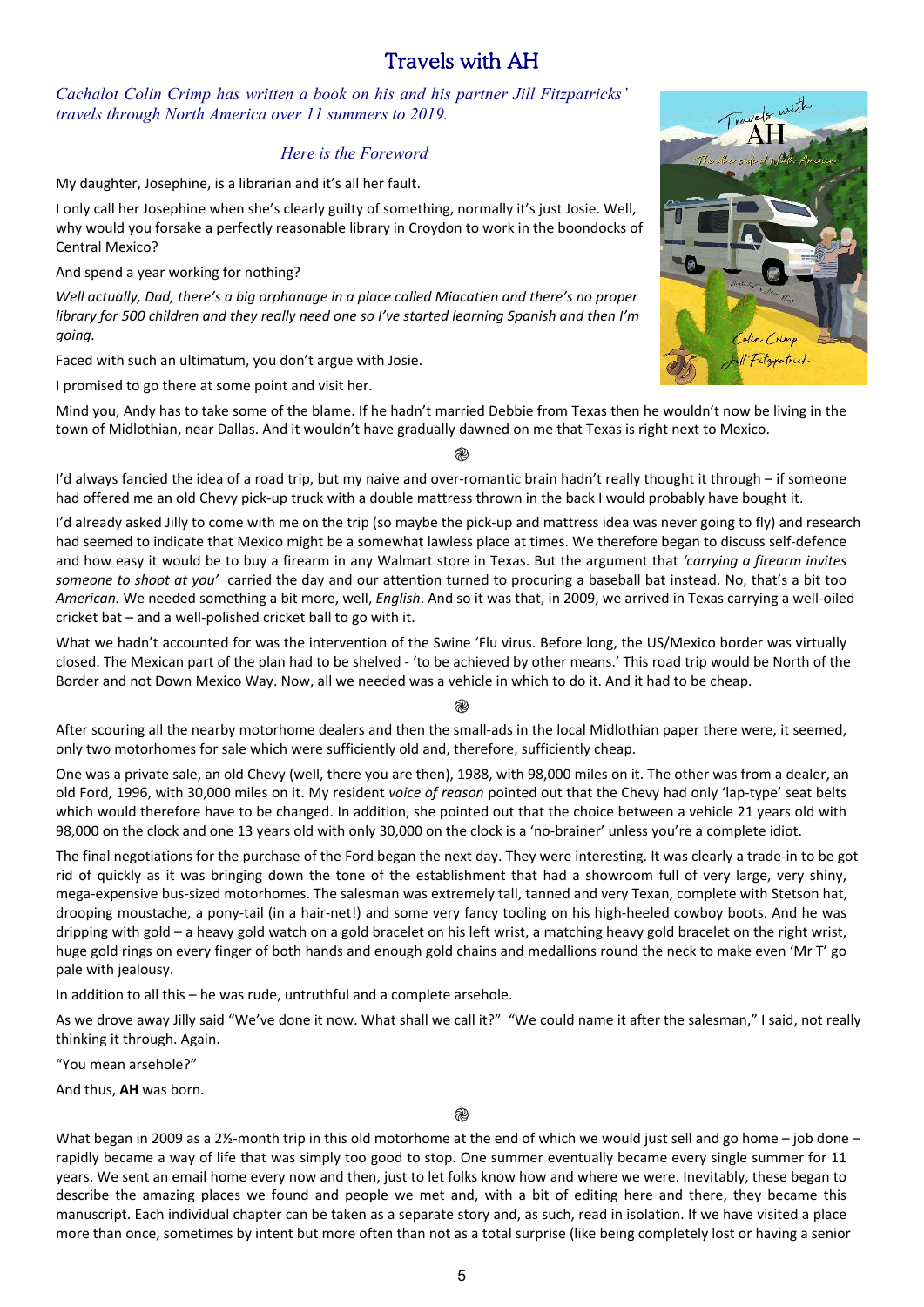moment), then it may get described again.

But maybe from a different angle?

This s intended to be simply a taster, an 'amuse bouche' to tickle the taste buds, rather than a normal travel guide. Nor is it about the glamour and brashness of 'Flosneywood'. It explores, instead, an altogether gentler and more rudimentary side of the continent. Perhaps it could be described as a journey through the 'Other Side' of **North America.**

�



Their travels took place over 11 summers from 2009 to 2019 and totalled over 86,000 miles. That's more than 3 times round the earth or, to put it another way, almost a third of the way to the moon.

**AH** covered more or less the whole of North America, every state and every province, from Atlantic Ocean to Pacific, from the Gulf of Mexico to the Arctic Ocean and pretty much everywhere else in between.

These travels have all been voyages of discovery – trying to find out what 'off the beaten track' really means, to seek out the places that are rarely visited, the people that are rarely met and the roads that are rarely travelled.

**'Travels with AH' is over 340 pages of history, geography and philosophy with wildlife, geology, a touch of physics and over 550 photographs thrown in.**

#### **Special introductory offer to Cachalots of £12 + P and P !!**

**ISBN** 978-1-838-2577-3-6

Cash or Bank Transfer with order, please. Sort Code 11-08-54, a/c 00631564

Please contact **A** Bison Books at cdhcrimp@gmail.com and order your copy for a mere  $£16.99 + P$  and P (UK £3.70, overseas £10.20)



**Sir Max Hastings Operation Pedestal** The Fleet that Battled to Malta in 1942 Tuesday 1st June at 16:00 BST / 17:00 CET



<del>seseres eses</del>



This is a fundraising event in support of our Save The Valletta Skyline Appeal for the restoration of **St Paul's Anglican Pro-Cathedral in Malta.** 

# **Operation Pedestal**

Sir Max Hastings is the author of twenty-seven books and served as editor-in-chief of the Daily Telegraph and editor of the Evening Standard. He has now written a book about Operation Pedestal which was published on the 13th May and received positive reviews in the press, including the Sunday Telegraph

Cachalots may take exception to his comment about *the merchant seamen who "commanded little respect ashore" and mostly went to sea "because they lacked education to aspire to anything better". Needless to say, the merchant seamen were in a no-win situation with regard to Pedestal: even if they survived, they would have none of the glory (which was the preserve of the warriors). Yet most of them, says Hastings, "accepted their fate without much fuss".* But I haven't read the book and this is just a quote from the press, probably taken out of context.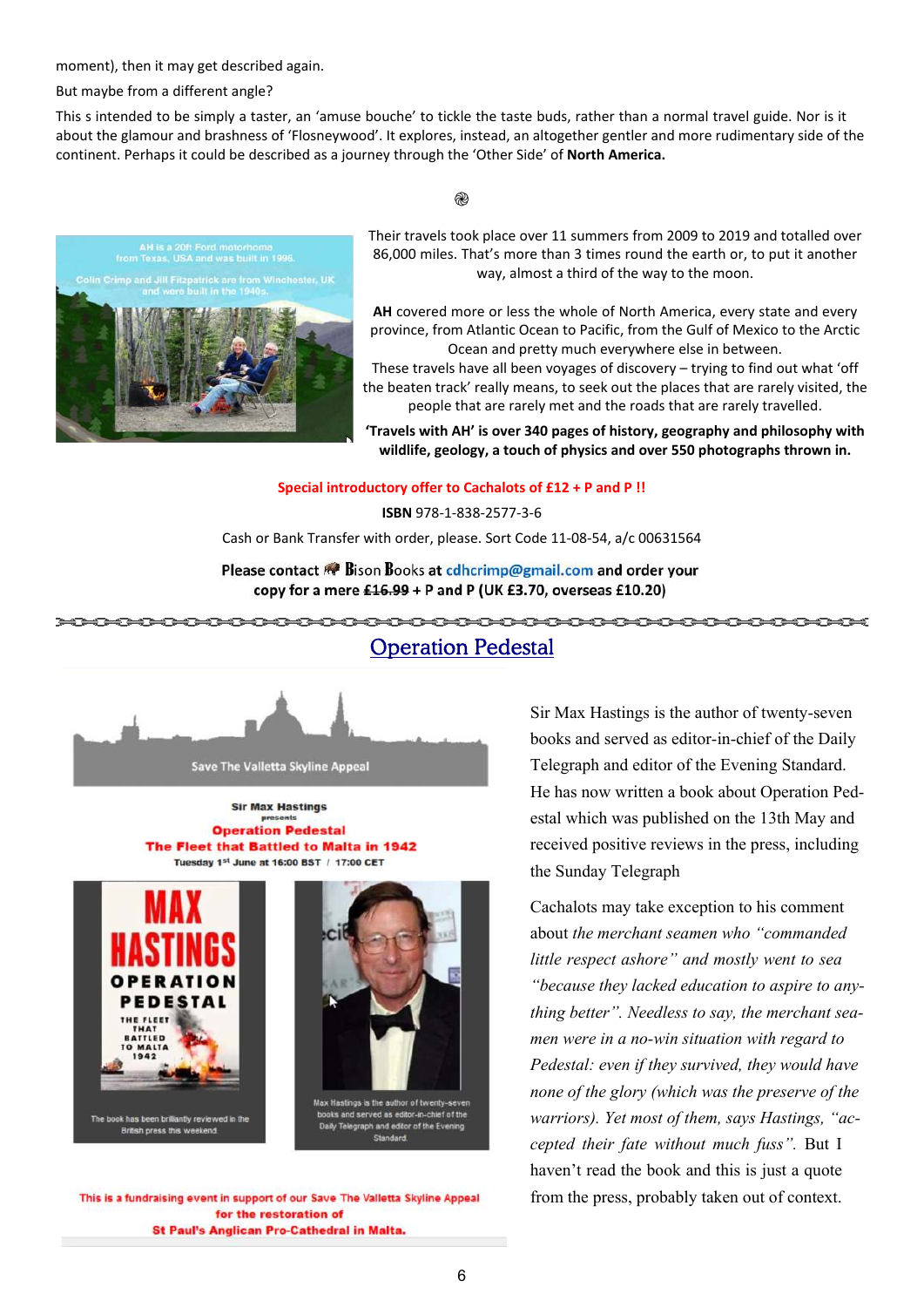The UK fund-raising committee for the restoration of St. Paul's Anglican Pro-Cathedral, Valletta, have invited us to:

Join us for this riveting Zoom webinar presentation by Sir Max Hastings, celebrated historian, author and journalist who will talk about the Santa Marija Convoy, featured in his new book that was published on 13th May. Sir Max will be with us for a O & A session following the presentation.

This is a thrilling new account of a critical naval battle, known in Malta as the Santa Marija Convoy, where it is still remembered and celebrated, but little-known elsewhere – one of the most vital operations of World War II, which ensured Malta's survival.

In his signature brilliant style, Max Hastings gives a thrilling narrative of this crucial naval battle, retelling the intense action, which perfectly encapsulates the spirit and power of the Royal Navy, surely the fiercest and most iconic fighting force of WW2.

There is no fee for registration but donations are requested either via the Donate button below or via online transfer to:

Barclays Bank, Soho Square London W1D 3QR

Diocese in Europe Sort Code: 20-06-13 Account No. 40317039

Reference: Operation Pedestal

OR CLICK [HERE](https://www.justgiving.com/fundraising/savevallettasskyline) TO DONATE

<https://www.justgiving.com/fundraising/savevallettasskyline>

The event is kindly hosted by The Malta Business Network. For further

information click on this link

[The Malta Business Network Webinar: "Operation Pedestal - The Fleet that battled to Malta" in conversation with Sir Max]( The Malta Business Network Webinar: "Operation Pedestal - The Fleet that battled to Malta" in conversation with Sir Max Hastings | Malta Business Network) [Hastings | Malta Business Network]( The Malta Business Network Webinar: "Operation Pedestal - The Fleet that battled to Malta" in conversation with Sir Max Hastings | Malta Business Network)

TO REGISTER NOW, CLICK [HERE](https://us02web.zoom.us/webinar/register/WN_1_7abr-tTvmEKCH9twpixA)

[https://us02web.zoom.us/webinar/register/WN\\_1\\_7abr-tTvmEKCH9twpixA](https://us02web.zoom.us/webinar/register/WN_1_7abr-tTvmEKCH9twpixA)

For more information on the Save The Valletta Skyline Appeal click [here](https://www.stpaulspromalta.org/restoration/)

[https://stpaulspromalta.org/restoration]( https://stpaulspromalta.org/restoration)

*This information was previously circulated by Cachalite to enable those members who wish to attend to register in good time.*

<del>}00000000000000000000000000000000000</del>

# Losing patience

# **The Maritime** *Advocate* **online Issue 778 May 21st 2021**

### **By Michael Grey**

There will be few seafarers today who sail off to the Gulf of Guinea with a light heart and cheerful demeanour, any more than they did a couple of hundred years ago, when disease was endemic along its shores. It is a different sort of blight today, with the depredations of kidnap gangs from the Niger Delta inflicting a miserable sort of existence on those aboard every merchant ship entering these waters.

People go to sea to make an honest living in an essential trade and don't expect to be dragged from their ships by violent, heavily armed gangs, subsequently to be held ashore in frightful conditions against the payment of ransom. Last year in this area, this was the fate of more than 120 seafarers and there is no sign of any improvement, understandably perhaps, with the range of problems currently afflicting Nigeria from the delta to the far north of that large country.

It is tempting to compare the Gulf of Guinea piracy with that off Somalia, which was effectively suppressed by armed guards on merchant ships and international naval patrols. But whereas Somalia was a failed state, Nigeria is not and remains jealous of its sovereignty over its offshore waters, a not unreasonable attitude. What other sovereign state would agree to effectively surrender its sovereign powers, no matter how aggravating the situation might be to those whose ships have been victims of piracy? And compared to what the Nigerian authorities are combating in the north of the country, where hundreds have been killed and kidnapped by Islamist militants, the offshore problems constitute a low-level irritant.

It is nevertheless increasingly intolerable to the international shipping industry and a measure of this impatience is to be found in the Gulf of Guinea Declaration on Suppression of Piracy which was signed by no fewer than 99 maritime companies, organisations and flag states, on the day it was launched. Indeed getting together this level of support is a pretty good demonstration of the fact that any patience with the situation has been unequivocally lost.

It appears that any attempts to persuade the Nigerian government to change its stance on armed guards is now regarded as a lost cause, and the Declaration makes it clear that suppression of the Gulf of Guinea pirates is a matter for navies, operating in international waters off this dangerous coast. Can some coalition of governments now step up to the plate and provide the relatively modest rotation of frigates and aircraft which it is believed can keep shipping safe? And can the Nigerian government be part of this strategy, providing the landside logistics and more importantly, the prosecution of the malefactors?

Senior naval officers like to emphasise that the "protection of merchant shipping on its lawful business" is an important and fundamental auxiliary role to that of warfighting. Well, there can be no doubt that shipping off the coasts of Nigeria badly needs naval protection and one can only hope that the strength of feeling represented by this Declaration will register with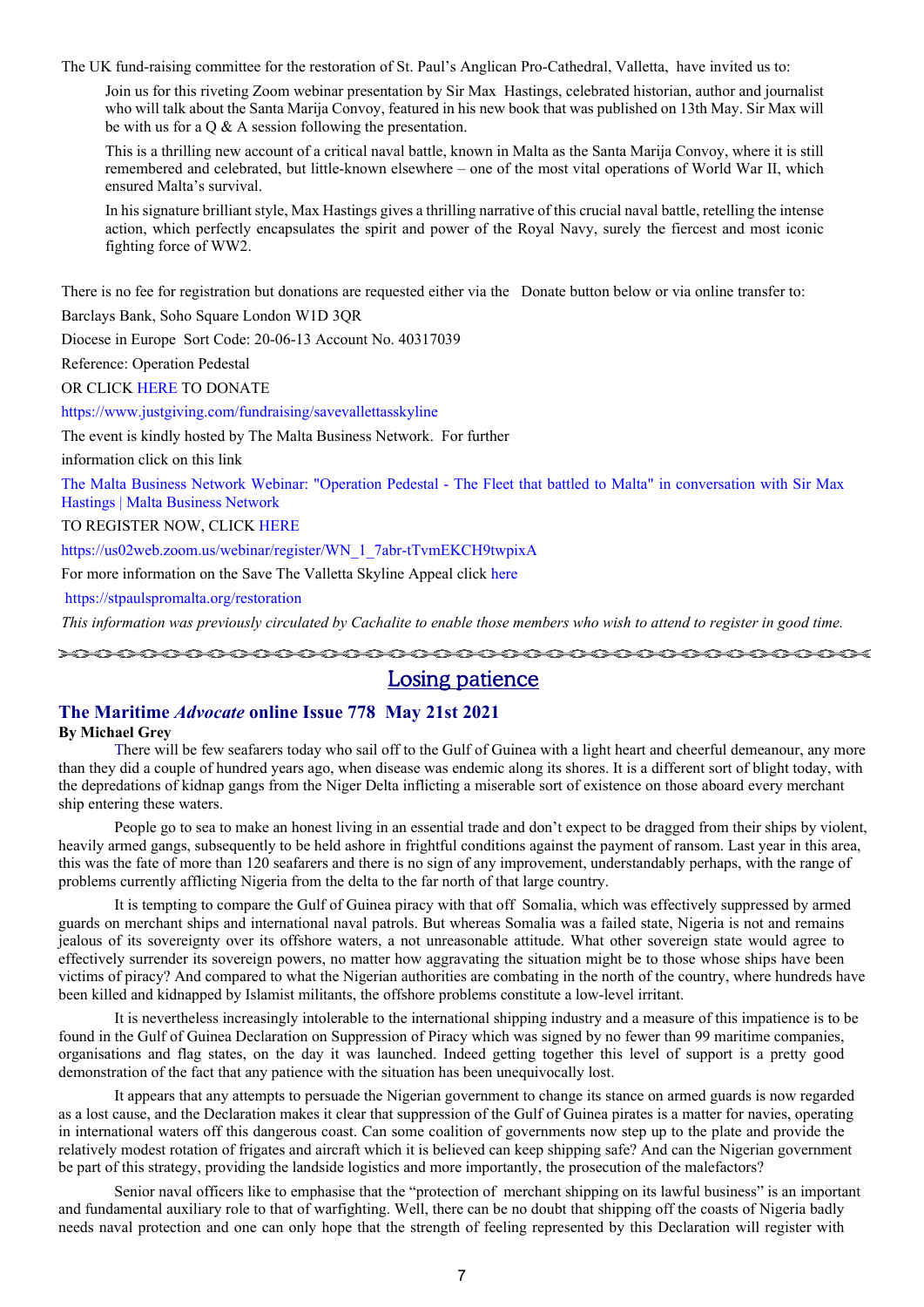responsible governments, whose ships, and citizens go in fear of their lives. The authors do point out that the aim is to work with Nigeria and that country will itself be one of the economic winners, if this scourge can be eradicated.

You might also argue that it is pretty sad if the shipping industry has to produce such a statement of the obvious, and that governments around the world have so far been unable to take the protection of merchant shipping seriously. But maybe it is not surprising, with the curious way in which the governance of international shipping has developed over the past half century.



One sailor was killed and 15 were kidnapped from the Turkish container ship MOZART on 23rd January when armed pirates boarded the ship in the Gulf of Guinea and breached its protective citadel.

Nevertheless, as we have seen with the pandemic, when the lives and welfare of seafarers have been taken for granted as governments assume that the exports and imports they depend upon will be carried regardless, it is a reasonable question to ask – whether this timely and important intervention will have its desired result?

### Keep testing your sense of smell and taste and remain sane.

# A new lease of life for the Calshot?



Passing Ocean Village on the way to James' Wharf on 25th May. Photo: Daily Telegraph

*sporting a pleasing pear-shaped cowl topped funnel.*

*The 'Calshot'was launched in 1929 as a tug tender for Red Funnel. She had a passenger certificate for 566 and would frequently be used as a relief vessel on the excursion services.*

*During the war she was taken up for Admiralty service in Scapa Flow, tendering to battleships. Returned to the Red Ensign in'42 she tendered to the Queens and other ships in the Clyde. She returned to Southampton in '44 for 'D' Day ops, transporting sections of the Mulberry Harbour and also served as a 'non-assault HQ ship', being the last survivor of the vessels so designated.*

*After a post-war refit she returned to service in '46*

*In '64 she was sold to a subsidiary of Holland America Line, converted from steam to diesel and used for the servicing of liners such as the Maasdam and Ryndam. For this she was based in Galway Bay, Ireland, and was renamed 'Galway Bay' after her new area of service. She would later be operated by CIÉ as a ferry between Galway and the Aran Islands.*

*In 1986, Calshot was bought back to Southampton, with the intention of making her the centrepiece of a maritime museum in Ocean Village. In 1991, she was moved to an apparently permanent berth at the Town Quay. But every plan and scheme came to nothing and she ended up on 50 berth, looked after by volunteer members of the TT Calshot Trust and slowly rusting away. At one stage the Club was considering using her as a club-room but access and safety issues foreclosed those plans. In 2017 the MCA declared her unseaworthy and the following year ABP gave her notice to vacate the berth but extended their deadline while negotiations over her future took place.*

*Cachalot Richard Hellyer has been closely involved with both the Calshot and the ST Challenge and takes up the story.*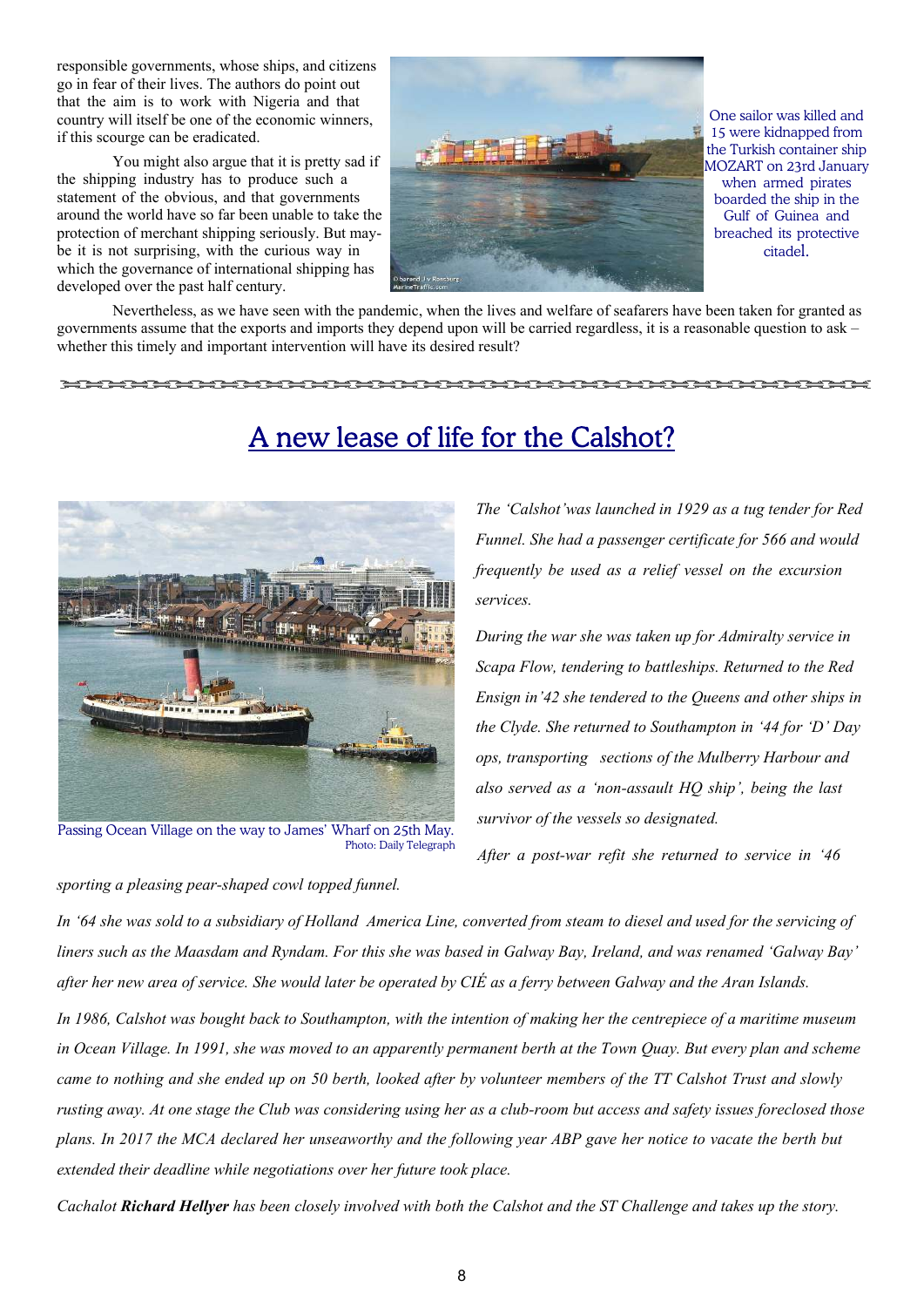### **Tug Tender Calshot.**

Many years of serious attempts were made to get her to a place where she could be restored, but it looked as if the only place she was going, was the Harry Pounds scrap yard..!

At this point I offered to take up the cudgels, as one does, to get this decision reversed, as the only other option available to us , was to send her to scrap.

The "Directors at the time" were asked to retire, which they did, and I took the Chair, with 2 new Directors.

Woodshack were asked to re-submit their offer, which they did, and which we immediately accepted.

Many meetings and much paperwork rapidly followed, and  $\pounds$ 1.00 was offered by Woodshack, in exchange for the ownership of one Tug Tender Calshot as is, where is, on berth 50.

The TTCTrust therefore became redundant as it no longer has any assets.

I am in the process of closing the Trust down.

The Calshot was removed from Berth 50 on the 25th May and is now resident with Woodshack, on the Itchen.

Her future as I am led to understand, is that she will be stripped out and restored as a "private yacht", in line with the modern day MCA requirements.

As much of her history as possible will remain on board, and we hope that her shape and colour can be retained.

It is considered that a three year period will be required to achieve this end.



Heading towards St. Mary's stadium ST Challenge keeps a watchful eye Approaching James' wharf





### **Steam Tug Challenge.**

The ST Challenge languished many a year on 37 berth, as Volunteers dwindled, and the expertise required to operate a steam plant ceased to be available.

Belonging to Dunkirk Little Ships, as she is one of this collection, much effort was put into finding a new owner for her, as the older folk were rapidly falling by the wayside.

A team from London came to visit her, and offered to take her on, as part of their London based collection.

She is a very attractive proposition as she has had a complete refit some years ago, which included the replacement of her old boiler, with a modern Byworth, oil fuel fired boiler.

As part of the preparation for her transfer to London, I was asked to arrange and supervise her dry-docking, here in Southampton.

The dry-docking included a request for a high pressure blast to steel, which proved of interest, as a few holes appeared here and there.!

These sorted, along with a variety of other problems, and she was returned to the water. *(See Cachalot 77 June '20)*

At this time the London team advised that, for whatever reason, their interest in her had ceased to be, and that they would not be taking her on.

All the bills were settled, and she returned to being a ship in waiting.

Elsewhere, a young man (CB) was investigating taking on a sister tug to Challenge.

On hearing about the plight of the Challenge, CB requested a visit to view Challenge, which DKLS immediately arranged.

It took CB no more than a guided tour of the tug, to offer to take her on.

The DKLS team set to work, and many meetings and much paperwork later, an agreed sale arrangement was in place, offered to and accepted by CB.

CB is a self-employed professional welder by trade, so the variety of steel related problems posed by Challenge, are not any problem for him.

CB is also a steam Fundi, but involved with the traction engine side of things.

The complexities of the steam plant were very quickly mastered, and CB and his team of young steamers, have had her running

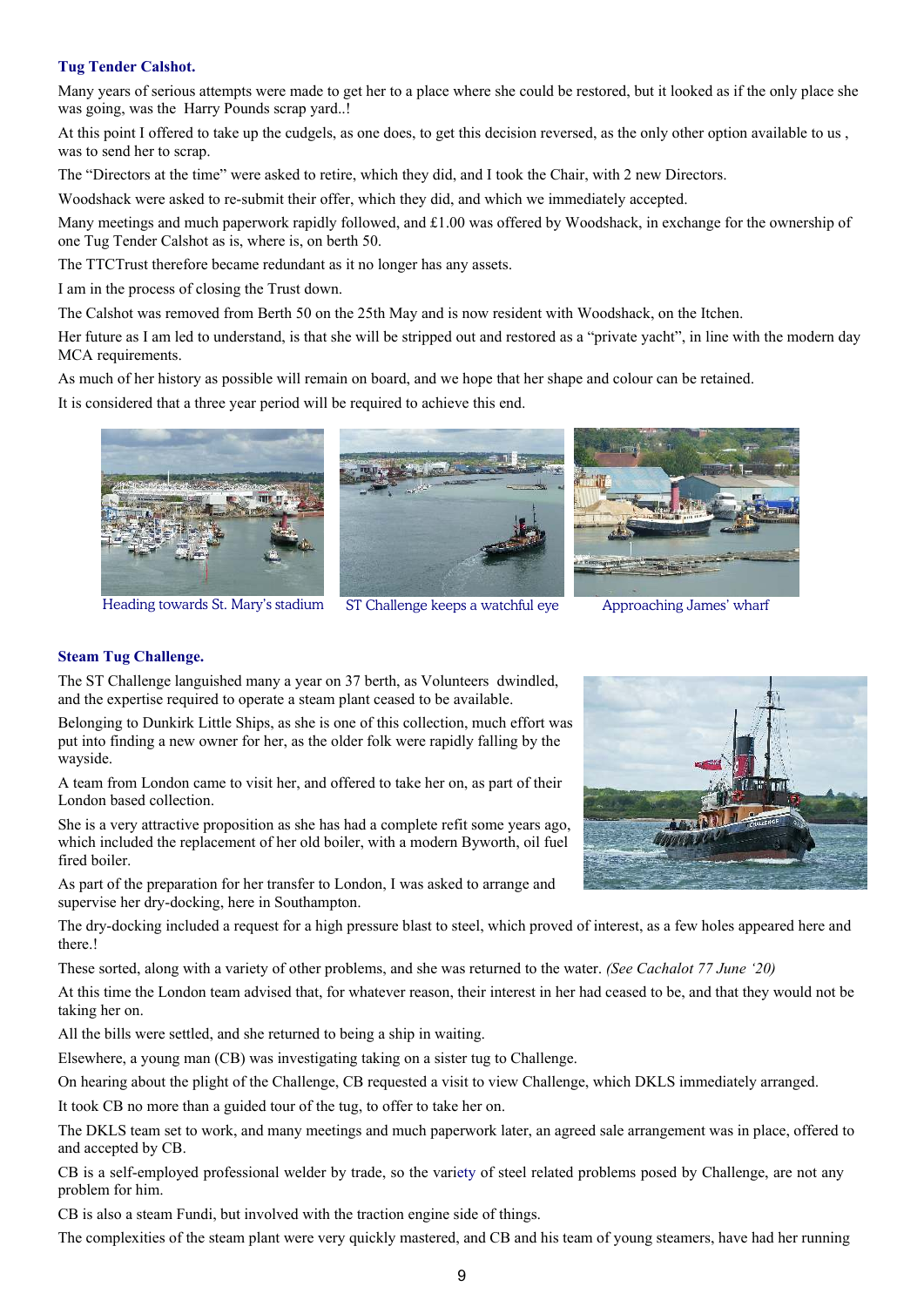and operational for over a year now.

It is planned over the next few years to have her fully up to standard, including new wheelhouse, and a galley refurbishment, as the bacon butties on the tug are first class..!

Challenge is open to visit, and she undertakes regular outings, upon which passage is possible.

*Woodshack is a Private Limited Company with no previous history of the restoration of heritage vessels and is owned by a British multi-millionaire financier.*

*However, Richard Hellyer told the Daily Echo that Woodshack would restore Calshot using the skills and expertise of more than 150 people employed by the company.*



Challenge enthusiasts, Richard Hellyer, high-vis, centre

*He added: "This will be the first restoration project planned at the refurbished James Wharf facilities, which are just a few hundred yards*

*from where the vessel was built in 1929 at the Thornycroft yard on the River Itchen.*

*James Wharf is currently undergoing extensive development to restore 70,000 sq ft of shipyard to create a world-class centre for restoration.*

*The purchase of TT Calshot by Woodshack is a significant step in the restoration of an iconic ship in Southampton's maritime history.*

*This would not have been possible without the dedication and perseverance of a small group of trustees and volunteers over the past 23 years.*

*She will be sympathetically restored as a repurposed historic ship, which will conform to modern operating standards, whilst maintaining her unique qualities."*

 $\circ\circ\circ\circ\circ\circ\circ\circ\circ\circ$ 

## **Size matters**

### **Ship & Offshore Repair Journal, Dockgate Column, April-May 2021**

### By Michael Grey

By the time they had hauled the *Ever Given* off the bank of the Suez Canal, we were all experts in container shipping and its contribution to the supply chain that brings us the stuff we need. So in that respect alone, the grounding and the maritime excitement it brought to the world's media was a welcome intervention, even though it will have container terminal managers around the globe tearing their hair out, as the knock-on effects of the interruption fade away. Until the next big panic, that is.

To convey the sheer size of this monstrous vessel, this being quite difficult for lay people to comprehend, we were provided with the length translated into football pitches, with helpful graphics showing the Evergreen ship juxtaposed with the Empire State building lying on its side. Even the tugs, sitting around waiting for something to happen, looked ridiculously small compared with the sheer bulk of the monster they were called upon to assist.

To me, the best illustration of the sheer scale of the problem came from the pictures of the towering bow of the ship and its huge bulb, around which a tiny digger (which was really quite sizeable) was scraping away the canal bank with commendable energy.

To some people who might be better informed than others about the modern maritime industry, it is just confirmation that these ships are too enormous, vulnerable and cumbersome for their own good. There is just too much of them on top and not enough to balance them under the waterline. They are optimised for the single purpose of cramming as many containers as can be stowed within a 400m length, and at sea, in reasonable weather, at full sea speed.

If the designers were ever taxed about the need to handle them in narrow channels in strong winds or unpredictably gusty conditions, they probably changed the subject rapidly. And as for moving them around in the close confines of ports, festooned in container cranes and other obstructions, their great bow flares and quarter overhangs resemble the shape of a nuclear aircraft carrier on steroids. Put the blooming thing alongside at even a slight angle to the quay and the shiploaders will be toppling like dead flamingos.

It doesn't help, of course, that their designers always build to the absolute limit and beyond, just like the old naval architects did when they were drafting 1499grt paragraph coasters on their drawing boards. The 400m length limit was prescribed by the Suez Canal, so they have built to that, give or take a few centimetres. But they feel no compunction about pushing their luck with ports and terminals, where pilots discover that the diameter of their published turning circles are largely ignored, with bland assumptions about "flexible envelopes" using tidal ranges to facilitate the elasticity of their limits.

If it is possible to squeeze a few more boxes aboard or a few more inches on the channel depth the owners of these monsters will demand to be accommodated. "After all, Mr Port manager, you wouldn't want us to take our ships away elsewhere, would you?" So the masters of ships and the port pilots will shorten their lives a few years as they employ all their skills and experience to take these behemoths beyond the limitations of what was once termed ship-handling prudence.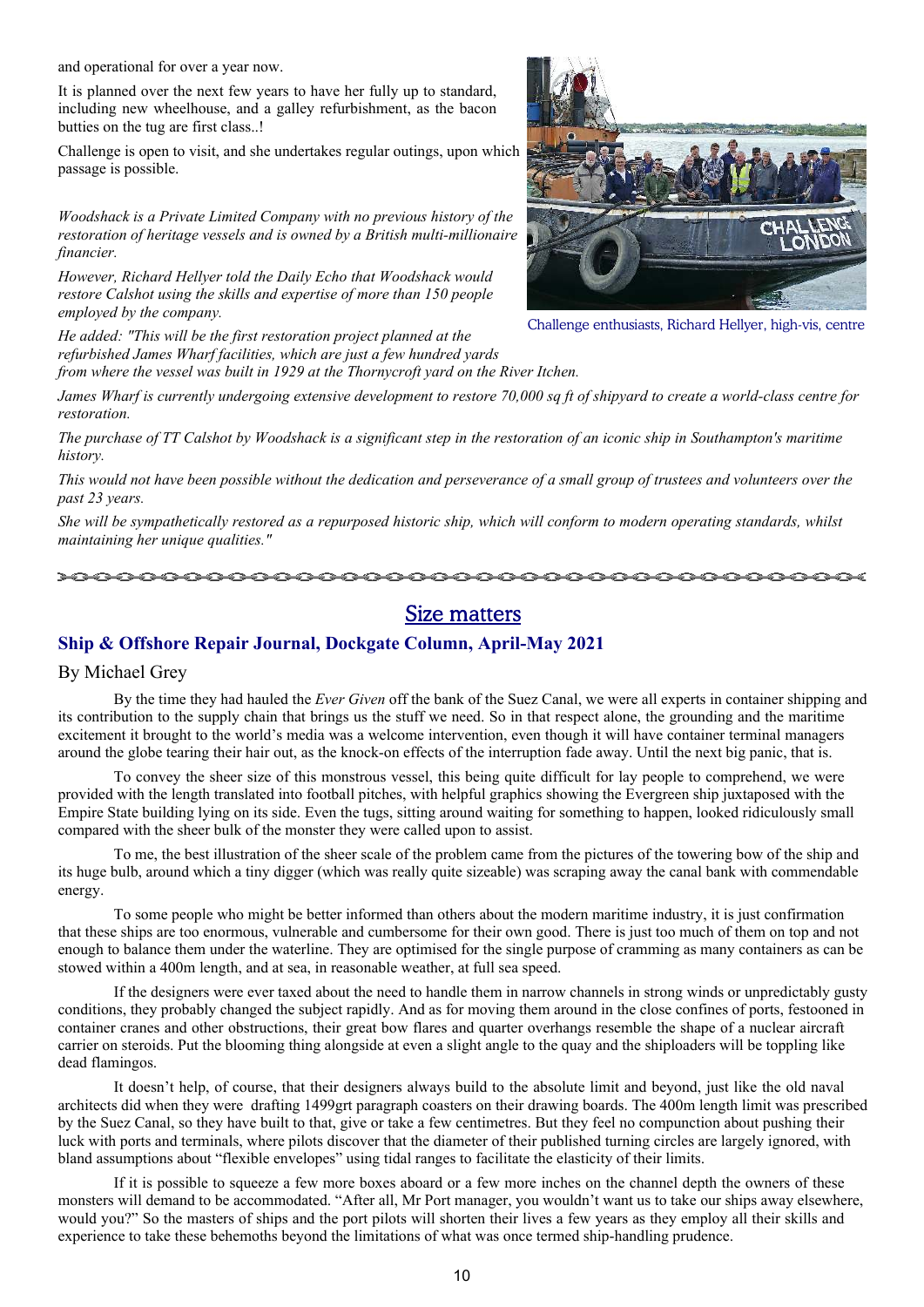What could be done to make the operation of such ships rather less "on the edge" of accidents every time they come near land? You could lower the profile and thus the sail area, simply by not piling the boxes so high. One might suggest that this is done for other reasons, as the cost of this season in the North Pacific is totted up, but just to mildly make such a suggestion will provoke howls from the owners who will tell you that even a couple of tiers fewer than ten will be the difference between a modest profit on a voyage and a disastrous loss. They may well be right.

Port or waterway authorities could be rather more insistent about the number and power of the tugs these ships take, recalling the limitations of the bow thruster and ignoring the pleas of the master who has been told by the office that tugs cost money and his job is on the line if too many are taken. As evidence to back up this demand by the port authority, they might inform themselves of the number of "allisions" and the cost of dead container cranes and dock damages which rather less haste and more tugs might have prevented. And while there is a type of ship owner who will gruffly tell you that is why they have insurance, there should be a firm rejection of such an argument. Tugs are not a luxury when these monsters are loose in confined waters, with their feeble rudders reduced in size to minimise resistance on those long ocean passages.

Maybe some clever designer could think of some device that would increase the rudder area when the ship is operating at low speed. If you inspect the hull of old Nansen's *Fram* in her museum berth in Oslo, you will see that her rudder can be raised and lowered to minimise the risk of ice damage in her Arctic odyssey. Does that suggest an idea? Presumably these gigantic ships are far too big for a Becker flap rudder, although I bet that if asked something could be devised by energetic manufacturers. Some years ago, I steered an 8000dwt bulker with a Becker rudder down the River Tees and it was like driving a car. The master said it was as good as having a ship with dynamic positioning. But if we are going to see giant ships having giant accidents; and there are more monsters afloat each year, we maybe ought to look –er- outside the box.

#### n na matang pang <del>contect</del>



# **Captain Ken**

*Another contribution from Ken Owen which appeared in his local Mellor Church Parish magazine "Outlook" of May 2021.*

The grounding of the mega sized container ship 'Ever Given', briefly closing the Suez Canal swiftly disappeared from the headline news, once she was under way again.

Although the accident was colossal, I confess to feeling some satisfaction, that due to the worldwide news coverage, people became aware of the importance of the continuous stream of large container ships, which is the basis of world trade as we know it.

As I write, the ship is still being held by the Suez Canal authorities,until a very large payment for expected costs, is received, from the owners.

And what is quite unusual, is that the ship's insurers have declared a state of General Average, which stems from an ancient maritime agreement that requires all the parties that have cargo on the ship must pay towards the costs involved.

The Canal authorities blame the ship's captain for the grounding, even though they supplied two pilots to conduct the Canal passage.

My sympathy is with the captain, as I know, the German management company concerned is of the highest quality, and their staff likely to be the same.

These extremely large ships are very difficult to control when affected by very strong winds, such as occurred on this occasion.

I have transited the Suez Canal a great many times, and know how frightening a sand storm can be, while you are steaming through.

In 1978 when the Suez Canal was re-opened after a long closure following the Israeli war,

I was Chief Officer on the large container ship 'Cardigan Bay' owned by Overseas Containers Limited, a ship with the exact same dimensions as the QE2. The Suez Canal authority claimed that they had now dredged the canal depth to 41 feet, and thus we would be safe to go through with a draft of 38 feet.

Our Captain (a most brilliant Cornish man) told the Fleet management that he didn't think the canal was yet suitable for a ship of our size. However, as the saving, in cost to the Company, by using the canal rather than going round the Cape was 23 million pounds, The decision was made.

South bound, in the channel, almost exactly where the 'Ever Given,' later came to grief, We grounded,

We had ripped a huge 150 foot gash in the ship;s bottom and taken a 15 degree list.

All the convoy behind us had to stop, and the Canal authorities were in a panic.

Fortunately, by pumping water between ballast water tanks, we were able to right the ship, reach the Red sea, where we anchored to inspect the damage.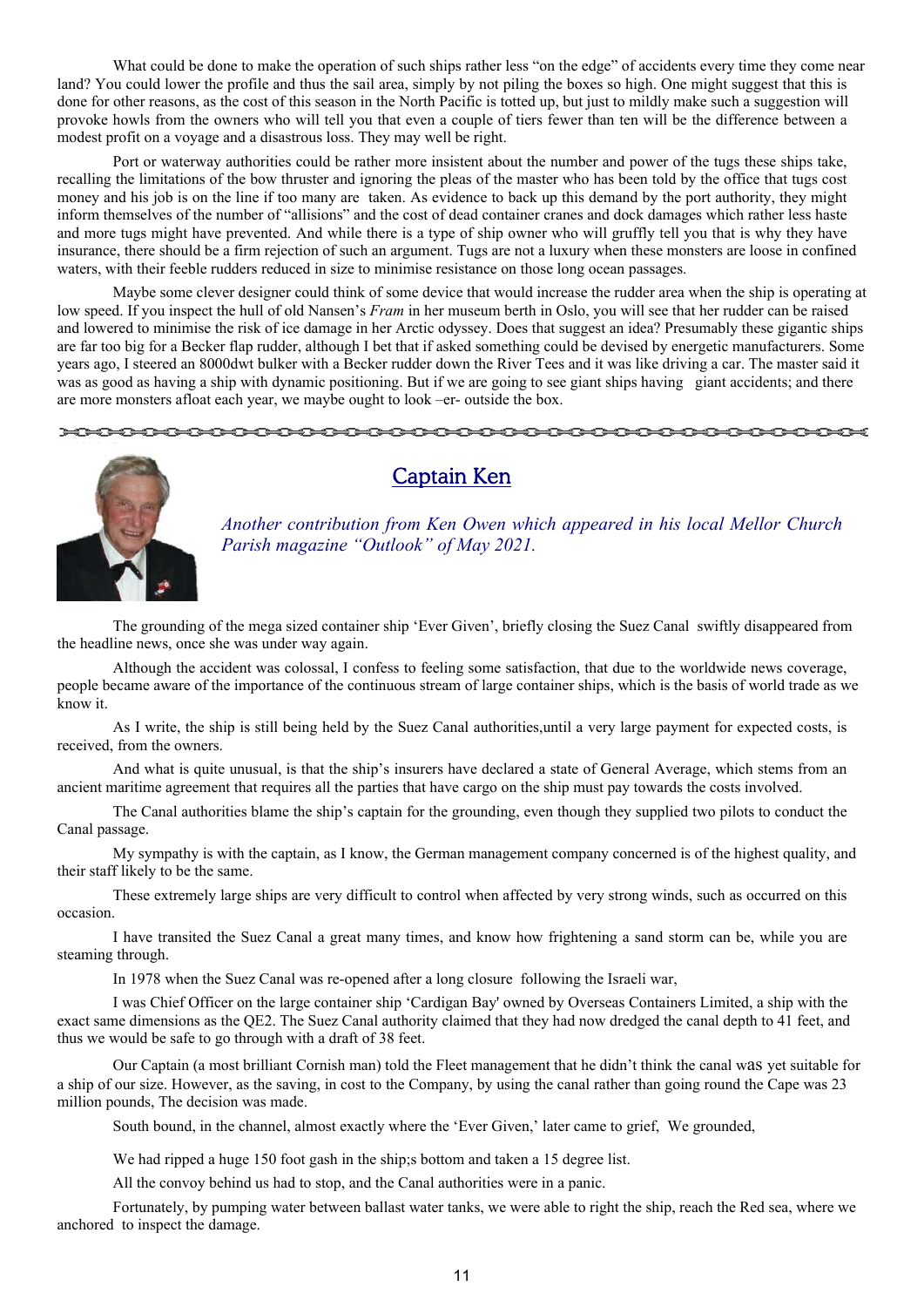As we suspected, we had struck a rock, which was supposed to have been dredged.

I well remember, that just as the divers began to inspect the bottom of the ship, a large school of sharks appeared. I was desperately worried, but impressed with the divers, who simply flattened themselves against the ships hull when a shark came too close.

We were able to hire a floating crane to shift enough containers to open the hatch lid. and then re-position enough containers to make a cement box over the damaged area, to stop the sea coming in to the hold.

We then requested permission to go back through the Canal to return to Hamburg, where the ship had been built, for permanent repairs,

This was refused, as the Authorities now realised they hadn't dredged the canal as deep as they had claimed.

Fortunately, Mitsubishi ship yard in Kobe, Japan, offered a solution, and we continued our voyage east-bound. At reduced speed, calling at Port Kelang, Singapore, and Hong Kong , to deliver all our containers, an the way.

We dry-docked in Kobe, where a complete double bottom section for the damaged hatch was lowered into place by a giant crane, and the ship continued very successfully, in service for many years.

# Keeping pilots safe

### **The Maritime** *Advocate* **online Issue 777 May 7th 2021**

### *By Michael Grey*

There were some astonishing pictures in the press last week of a Royal Marine employing a jetpack to launch himself from a RIB to land on the deck of a ship with extraordinary precision. You cannot imagine that it would be a feasible proposition to equip pilots with such a device, but it did cross my mind after reading a horrible catalogue of disgraceful seamanship and poor design exhibited in what ought to be the simple matter of keeping pilots safe as they board and leave ships.

These awful examples formed a sizeable section in the Annual Digest of the Confidential Human factors Incident Reporting Programme – CHIRP Maritime – which is well worth closer examination. If you are even slightly concerned with maritime safety, and the interface between people and ships, then this publication (www.chirpmaritime.org) ought to be compulsory reading.

It ought not to be rocket science (sorry, that jetpack intruded again) to be able to provide safe access to and from ships at sea, but sadly a combination of idiotic short cuts, sloppy seamanship and people designing ships without the foggiest notion of the need for safe pilot access, has combined to make this a problem which just will not go away. Pilots are being killed and injured and frightened half to death on their way to and from work, which is pretty disgraceful when you think about it.

There is no shortage of regulations governing the use of pilot ladders, but the CHIRP articles provide terrible examples of either ignorance of them, or their wilful neglect. There are instances of ladders being damaged, affixed to the ship in all sorts of daft and dangerous ways and allowed to deteriorate to such a stage that they will simply give way. Perhaps worse still, there are examples of obviously illegal and non-compliant arrangements that have not been put in place by stupid crew, but designed into a ship from new in such a fashion. There are, for instance, "impossible" arrangements on ships where there are bulges or belting, which, as well as making boarding jolly dangerous to the pilot, could damage a pilot boat if the ship rolls when the boat is alongside.

Curiously, some of the worst cases seem to involve big, high-sided vessels where a combination of pilot ladder and accommodation ladder must be used, and the pilot must safely switch from one to the other on the ascent or descent. CHIRP reports on some notably cack-handed arrangements involving trapdoors in the gangway platform, such as pilot ladders being suspended from the bottom of the accommodation ladder rather than the ship itself. Several seem to assume that the pilot will have the characteristics of an Olympic gymnast as he swarms up the side.

The pity is that for some years now, there has been a concerted campaign to inform owners and managers, ship operators and seafarers about the "rights and wrongs" of pilot boarding arrangements, with information, posters and advice. Pilots themselves have been encouraged to make it clear that they will not take ships that have unsafe arrangements and good employers are backing them all the way. So there are serious cost implications for the non-compliant if the pilot declines to take the ship.

One of the real problems is that the pilot meeting a ship at sea has to actually get on the ladder before it is realised that the arrangements are fundamentally unsafe. On one "near miss" reported, he had managed three steps only,before the rotten ropes gave way. One of the more gratuitous examples of poor seamanship illustrated by CHIRP was when the pilot reached the top of the ladder, to find it had been "secured" by two very heavy sailors standing on the side ropes. The master of the ship was outraged, but sadly, not at his dim sailors, but at the pilot, for complaining.

You might argue that those ports where there are helicopters employed to ship and land the pilots value their safety rather more, although there is no reason why properly secured and compliant traditional arrangements are not adequate. If you are looking for a rather special system you might consider what they do in the Gulf of Bothnia during winter, where the icebreakers, employed as rather posh pilot boats, use a "cherry picker" mounted on the bow to safely transport the pilot between ships. Jet packs are for the future.

MaritimeAdvocateonline Printed here with the kind permission of

and the author,Cachalot Michael Grey *[rjmgrey@dircon.co.uk](mailto:rjmgrey@dircon.co.uk)*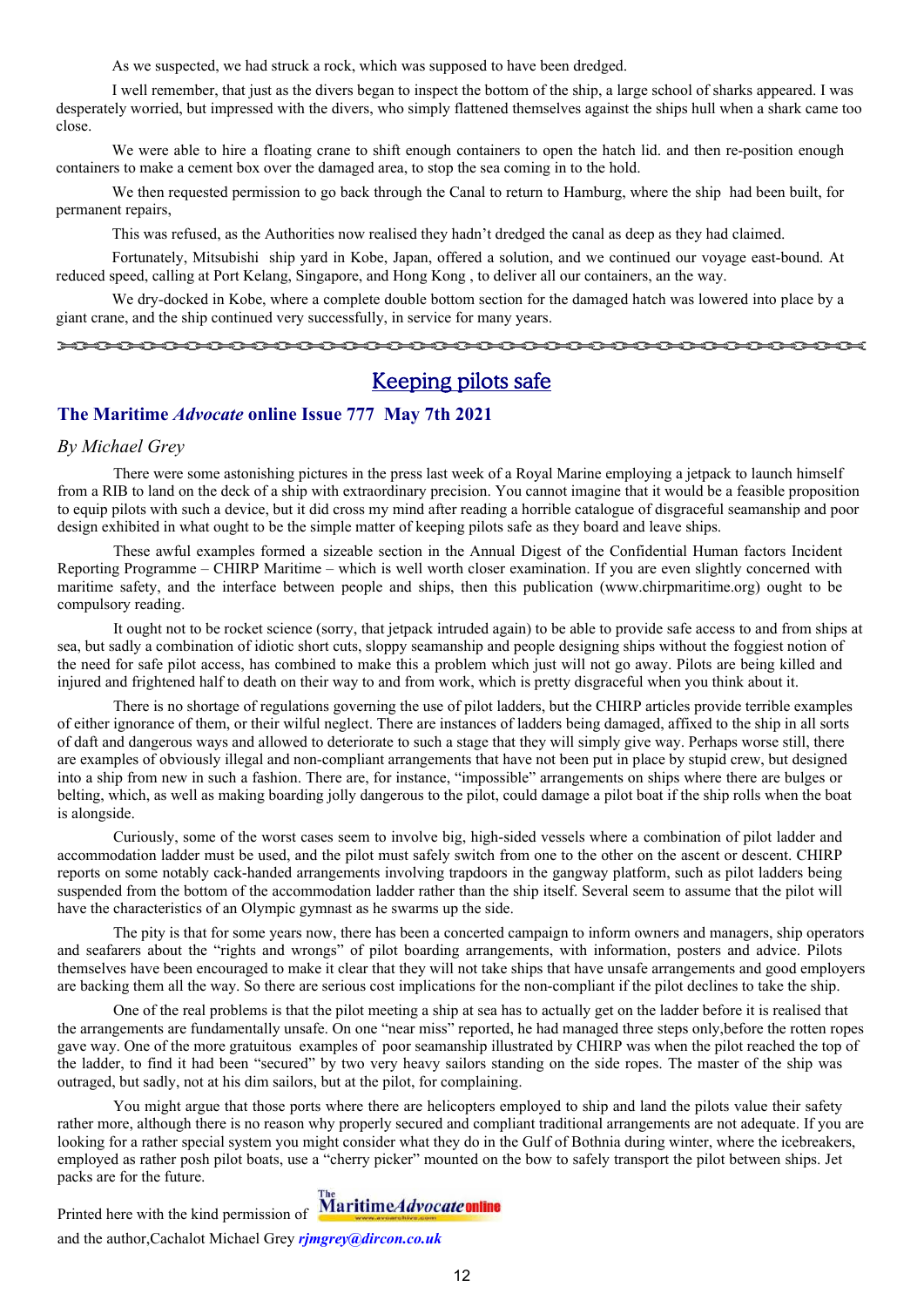## **Cachalots and Messmates**

*In 1973, Commodore D.M.MacLean D.S.C. R.D. R.N.R., who had been Captain of the Club in 1965, wrote "A Brief History of the Southampton Master Mariners' Club". In an occasional series we shall bring you extracts from that volume to remind us of the history of our unique club. Here is Chapter 3.*

### THE CLUB GETS INTO ITS STRIDE

�����������������

It may be interesting to recall that the Club's first debate after its formation was, "Women's Place on Board Ship". Encouragingly enough, this and many other talks received very wide publicity from the press which thereafter gave very generous coverage to the weekly luncheon discussions, the Club's views as expressed at these debates being quoted universally as 'experienced and authoritative', on all nautical subjects. The Boatsteerer, quite frequently, would receive letters, many of them couched in the pungent phraseology of the sea, from different parts of the world commenting on these debates as reported in the shipping journals of various nations.

A very substantial measure of credit for the excellent publicity given by the press to the Club's professional and social activities during those formative years must go to Mr. Reg. R. Gleave, the Club's Honorary Recorder at that time. His many and strong links with the important shipping press such as "Lloyds List", "The Journal of Commerce" and "Nautical Magazine", in addition to the local "Southern Daily Echo", contributed greatly to the high esteem in which the Club's debates were held. "The Hampshire Advertiser" always accorded a two-column space to Reg. Gleave's report, generally in full, on the Club's luncheon discussions on topical subjects.

An excellent memory and a competence in shorthand contributed to make Gleave's newspaper reports lucid and interesting, and it was only when he was promoted to Editor of "The Southern Evening Echo" that he, reluctantly, expressed a wish to relinquish the Recordership after having chronicled the Club's first 25 years. The Club showed their gratitude by conferring an Honorary Life Membership on him on 25th March 1953, for his stalwart services to them at a time when it was so greatly needed.

It is appropriate here to mention that the Club was fortunate in having Mr. Arthur Taylor (Shipping Reporter for the "Southern Evening Echo") to take over Mr. Gleave's duties as Club Honorary Recorder. One of the highlights of Taylor's conscientious efforts in this role was the excellent press coverage he obtained in presenting the Master Mariners' Plan for The Development of the Port of Southampton in 1963.

A brief review of some of these luncheon-time discussions, which in their day sounded a little *avant garde,* but eventually bore good fruit, might be mentioned here.

Prior to 1930 there was no kind of fog signal between Dock Head and Calshot Spit Light Vessel; and Shipmasters and Pilots navigating up Southampton Water often complained of the difficulty which arose when sudden dense fog descended in that very restricted area. The "hand lead" was of little use as the depths were practically uniform with hardly any variation in the nature of the bottom. This led to a general discussion of the lack of navigational aids in the approaches to the port during low visibility. It is true to say that as a result of this discussion the Harbour authorities had a fog signal established on Fawley Beacon. This, of course, was long before ships were fitted with any kind of electronic aid to navigation whatsoever.

Nowadays this is regarded as commonplace and essential, but it was the Club's public expression of view that brought this useful signal into operation and it established a step forward in the young Club's importance.

Following further discussions on the more distant approaches to the seaport, the Club strongly recommended that there should be a radio beacon placed on the Nab Tower, which had recently replaced the old Nab Lightship.

As a result of these pressing debates at Club level, the Portsmouth Naval Command became sympathetic and before long the Admiralty in conjunction with Trinity House established a radio beacon for direction-finding in fog on the Nab Tower.

Although the D/F radio transmitter on the Nab Tower had a range of only 20 miles it has proved an invaluable aid over the years to ships making up for the Eastern approaches to Spithead and the Dover Straits in low visibility, and, incidentally, blazed the trail for the erection of similar direction-finding beacons throughout the world.

About this time David Logie Baird, the famous electronics engineer, was struggling to obtain help and recognition for his invention which he described as "Direction Finding in Fog". He was invited to use the medium of the Club's debates as a means of laying his ideas before the authorities and shipowners, and staged a series of demonstrations at the weekly Club luncheon debates when Club members expressed themselves very strongly in support.

The Club like to think that Baird derived a lot of useful publicity for his great and ingenious work before his untimely death only a few years later. He did, however, live to see his very advanced ideas blossom into the early stages of Radar, and eventually into Television.

As early as 1928 Baird transmitted "images" to the Cunarder *BERENGARIA* in mid-Atlantic.

Another big and epoch-making discussion was the projected change in helm orders in use in British ships. From time immemorial these orders had been given in the opposite sense; e.g. "Port the helm" was the order given when the ship's head was required to go to starboard, and vice-versa. This, of course, dated back to the days of steering by tiller only, and had not been altered with the advent of steering by wheel.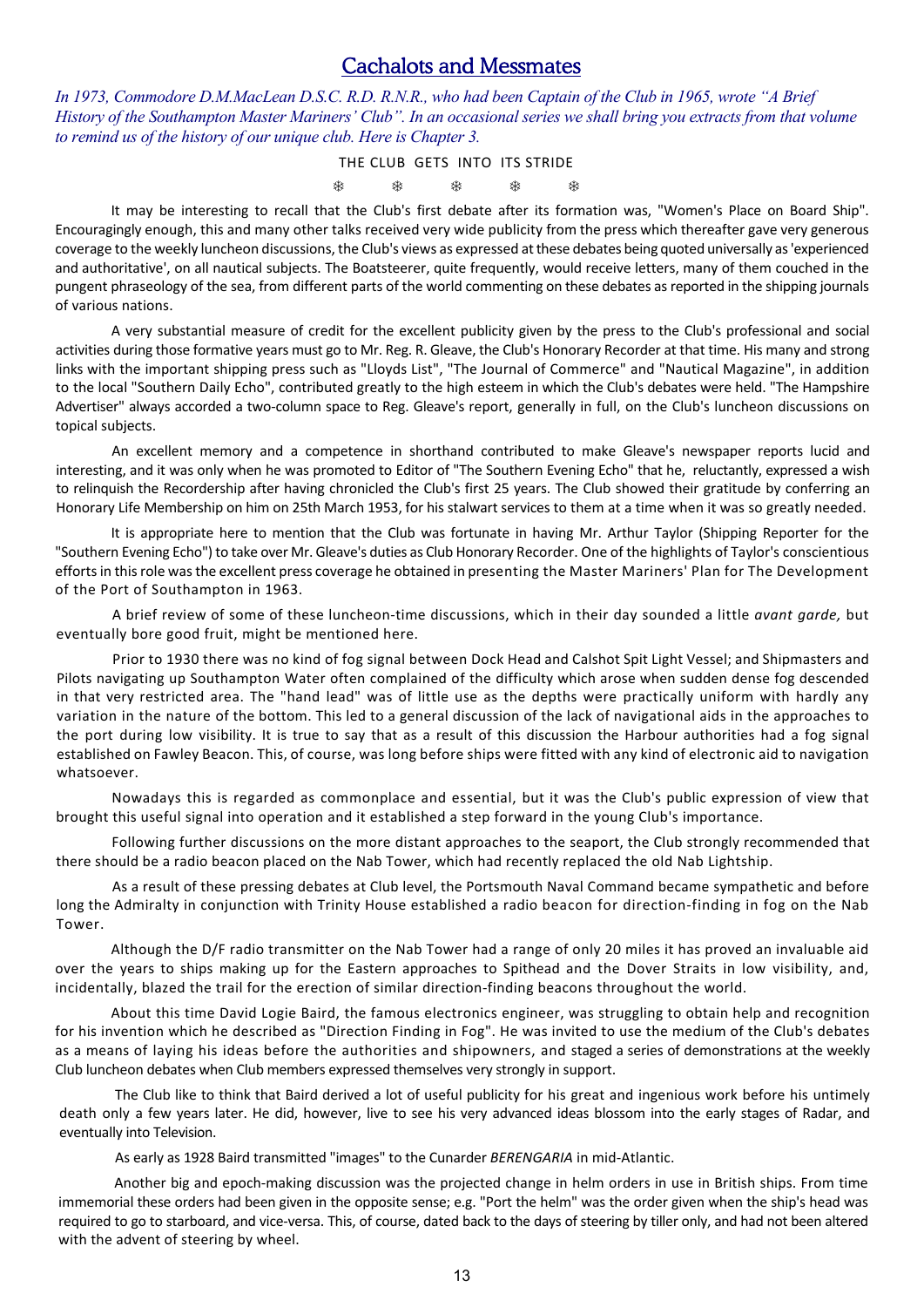When a foreign pilot was embarked in a British ship there was often confusion between him and the British helmsman. There was a lot of sentimental dismay among older seamen, and all kinds of alarming maritime disasters were predicted during the transitional period.

There was indeed much vociferous opposition to the projected change, but the Club took a different view and strongly supported the proposal to introduce *direct* helm orders as being reasonable, inevitable and above all, logical.

The Government of the day cited the Club views, as being "Expert and authoritative", and indeed "Conclusive", and was thereby encouraged to adopt the International Convention in that regard by writing Section 29 into the Merchant Shipping Act of 1932, which brought about the official change in helm orders in British ships. The direct helm orders are, of course, now internationally enforced by rule 32 of the International Collision Regulations, 1934.

※ ※ ※

Although the Cachalots studiously avoided becoming what might be termed a Royal Naval Reserve Officers' Club (even though many of the members held, or had held, commissioned rank in the R.N.R.) it was strongly felt that there was a real need for the closest possible co-operation between the Club and the Royal Navy at local level, in such places as Portsmouth, the Fleet Air Arm at Lee-on-the-Solent, as well as the Royal Air Force at Calshot where there was still a strong element of interest in seaplanes, and indeed, with the Army whenever this was possible.

No opportunity was lost in promoting a close and cordial liaison between the Merchant Navy and the fighting services.

With this in mind, a series of reciprocal visits and talks on technical subjects was initiated between the Navy and the Cachalots, and it is interesting to note that the first of these was given on behalf of the Cachalots to a large audience of R.N. Officers at Portsmouth, by Captain W. V. J. Clarke, who was then the Captain of the Club. The subject was, "The Organization of the Merchant Navy"-a subject which, at that time, appeared to be completely *terra incognita* to the Royal Navy. Many more talks and reciprocal visits followed, and the happy relationship thus begun has continued ever since.

At a later date the Club formed close links with the Navy's principal submarine base at Fort Blockhouse where it had already been perceived that an R.N.R. officer, with his Merchant Navy watch-keeping and practical navigational experience actually makes an ideal submarine navigator. The keenness shown by the Cachalots during visits to these Naval establishments was duly noted in the higher circles, and before very long Club members were invited to visit the Senior Service's advanced navigational Technology School at H.M.S. *DRYAD,* and later to their principal communications training centre at H.M.S. *MERCURY,* where the Mariners got a glimpse of the Navy's myriad types of instant, and other communications.

Highly instructive lectures, often with films, were delivered at the Navy's Damage Control and Bacteriological and Chemical Warfare establishments.

Interesting slides, followed by practical experience and flights in Hovercraft and Helicopters were a feature of visits to the Navy's Fleet Air Arm base at H.M.S. *DAEDALUS.*

Among the most interesting establishments visited annually is H.M.S. *EXCELLENT,* the Navy's oldest, but up-to-date gunnery school, where an amazing variety of lethal weapons are on display to a select few visitors.

"Whale Island" (as the School is affectionately called) has an unique atmosphere. A consummate smartness is in evidence everywhere and the discipline is infectious. The "Gun-slinging" display across an imaginary ravine at amazingly high speed by rival guns' crews is usually a most impressive climax to a very interesting day.

Visits to the Navy's Mine and Torpedo School at H.M.S. *VERNON* give the Mariners an awesome insight into the tremendous advance in modern underwater warfare.

An enlightening view of the great progress made in the application of electronics to every phase of Naval operation, and engineering, was obtained on tours of the vast Naval establishments at H.M.S. *COLLINGWOOD* and H.M.S. *SULTAN.*

In addition to these instructional periods spent as guests of the Navy there is the fairly frequent interchange of visits between the Club and ships of the Royal Navy when calling at Southampton; and, judging from the many ship's crests from H.M. and other navies adorning the Club's Long Room walls, there is good evidence of many pleasant visits by Naval Officers.

By way of modest reciprocity the Club usually finds much pleasure in inviting the Commander-in-Chief of the Portsmouth area, as well as the Commanding Officers of the neighbouring local establishments to its own principal social event of the year, the Club's Annual Luncheon, usually held on board one of the large Southampton-based passenger liners.

※ ※ ※

For those Club members whose professional duties preclude their joining their colleagues in visits to the various Naval Commands, there is often the pleasant compensation of opportunities to meet their naval opposite numbers on their respective cricket grounds during the long summer evenings.

Always conscious of the honour of being privileged to enter, and be entertained at these important Naval establishments, the Club feels duly grateful for the care and diligence with which these technically instructive visits are organised by the Senior Service.

Unobtrusively, and entirely off its own bat, so to speak, the Club thus performs a very valuable and perhaps unique service to the country as a whole.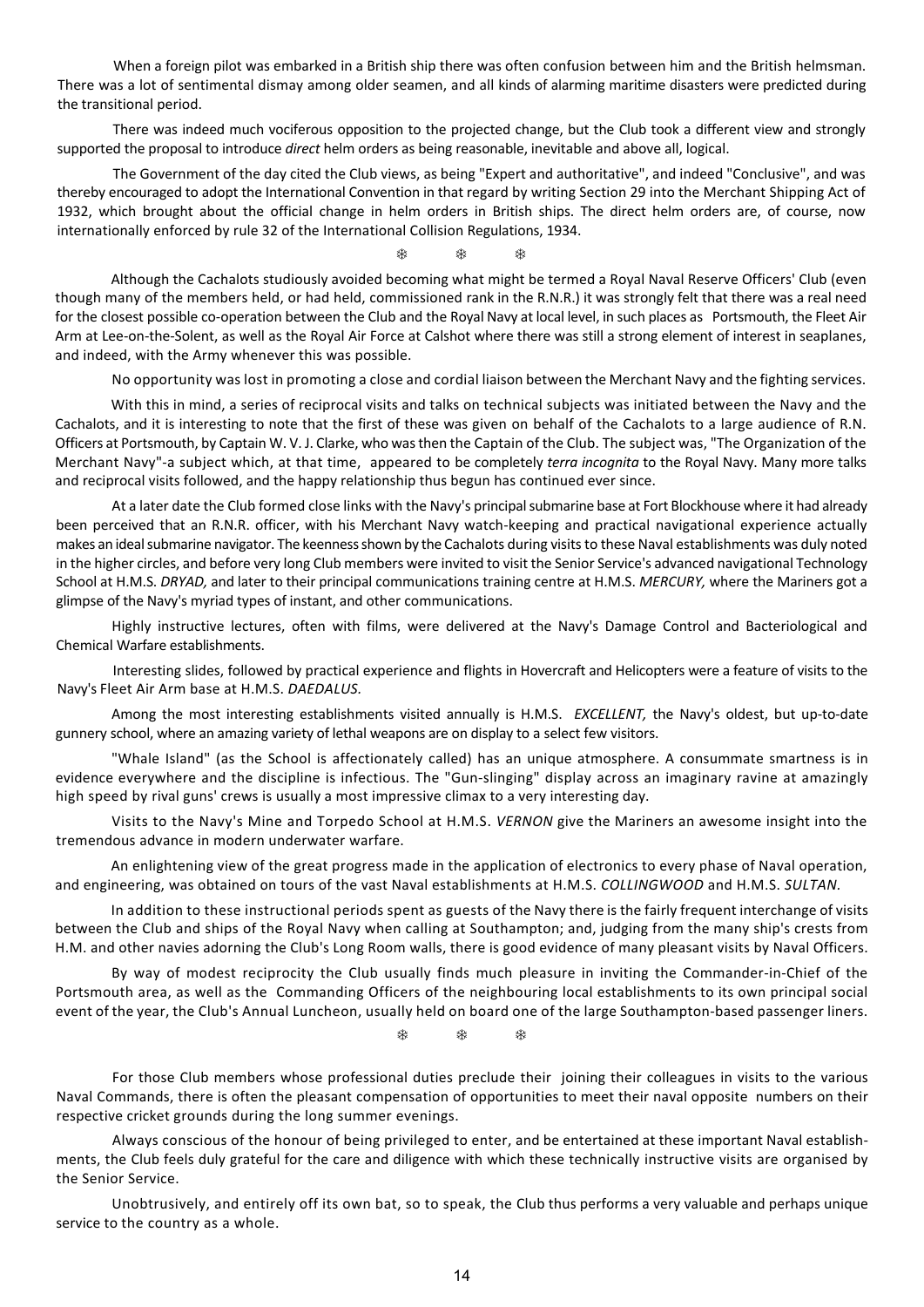# **Farming today**

### **Baird Maritime Workboat World, Grey Power 24 May 2021**

There is a great deal of angst amid the farming community in the UK about the contents of a free trade deal between the newly independent United Kingdom and Australia. Lurid pictures are being painted of the UK industry being seriously harmed (farming organisations have used the word "destroyed") by a flood of cheap and unfair food imports into the country, from the "giant corporates" that run Australian agriculture. Despite numerous assurances being given by the government, farmers, or at least their representative organisations, are convinced that they are being sold down the river as the UK scrambles to cobble together a deal that will further demonstrate the country's ability to prosper, without the stifling regulatory umbrella of Brussels.

There is such a thing as "getting your retaliation in first" as the parties are still talking. And it is also a fact that there is understandable nervousness about the industry being cut off from all the financial comforts that flowed from the European agriculture policies and access to European markets. Curiously, there was less concern expressed about the cheap goods that were being produced by Eastern European farmers who were undercutting those domestic producers. So the arguments are probably as much political as practical, leavened with the not unreasonable assertion that "Westminster does not understand rural matters".

If one is a certain age, you can probably remember very similar arguments, but as it were, reversed, as the UK geared up to join the European Union all those years ago. And it is also worth recalling that as Britain took this drastic and ultimately doomed – some might say treacherous – step, the vast majority of agricultural exports from both Australia and New Zealand were shipped off to the UK. Somehow, despite the journey to take that meat, dairy and fruit to market being some 12000 miles, producers down under did not regard themselves as suffering any particular unfairness. There were not, as I recall, any sense of grievance among British farmers at the commonwealth imports. It also kept some 120/130 fine British cargo liners in full-time employment.

It was the Australian and New Zealand farmers who were indeed "sold down the river" as Mr Heath's government in London grovelled to comply with the demands of the negotiators in Brussels over the entry terms to the "Common Market". It was this industry in both nations which had grown over more than a century to serve as Britain's "larder", but which would henceforth have to re-adjust to the EU's tariff walls strengthened against them. From a situation where there was no doubt as to where what they produced would be consumed, the producers would have to discover and develop new markets elsewhere in the world, as their access to Europe was, rather too speedily, phased out. The boot, it might be thought, is now on the other foot.

During the late 1970s and 80s, I can remember visiting those charged with finding these new markets in both countries down under and my admiration at their strenuous efforts to sell their products to places where there was no history whatever of market penetration. It was very hard going, and all the while their agricultural producers were suffering terribly. We had farmers in the family in New Zealand, who, over just a short few years, had gone from being very prosperous, to really struggling to make a living. I remember travelling around with one for a day trying to source second-hard truck tyres, as he couldn't afford to buy new. I recall talking to someone in Wellington trying to convince the Chinese to eat more lamb, another charged with sourcing a new market from a national wool clip that no longer could be shipped to Yorkshire. Somebody whose job was to try and persuade Chinese children to eat an Australian apple every day In the end, they succeeded and these people can be very proud of what they had done as their business world changed so drastically.

In the long term, people might well say that the change taught farmers down under to "stand on their own feet" and reform their industry. But it was awful for those involved, while it was all happening. And along with containerisation and its phenomenal costs, it spelt the end of those fine fleets of British cargo liners and the sight of the Red Ensign in Australian and New Zealand ports, collateral damage as the UK re-aligned its trade to its nearest neighbours.

I also remembered those conversations about the struggle for new markets, as the New Zealand government was taking a lot of flak for their recent refusal to criticise China for their human rights record. It is worth, I thought, remembering those desperate efforts in New Zealand to cultivate the Chinese market and who exactly had forced them down that road as the UK signed away its freedom and forgot its cousins on the other side of the world.

### **Published with the kind permission of Baird Maritime and the author, Cachalot Michael Grey.** *[rjmgrey@dircon.co.uk](mailto:rjmgrey@dircon.co.uk)*

# Read it on your Kindle too

We can also send a copy of these newsletters, (including ALL the previous ones, on request) direct to your Kindle device, as well as to your normal email address.

Each Kindle has its own registered e-mail address and to find yours go to Settings → My account. It will look like *your name* [@kindle.com](mailto:@kindle.com)

Send this to me at [editor@cachalots.org.uk](mailto:editor@cachalots.org.uk) and I will add you to the Kindle distribution list.